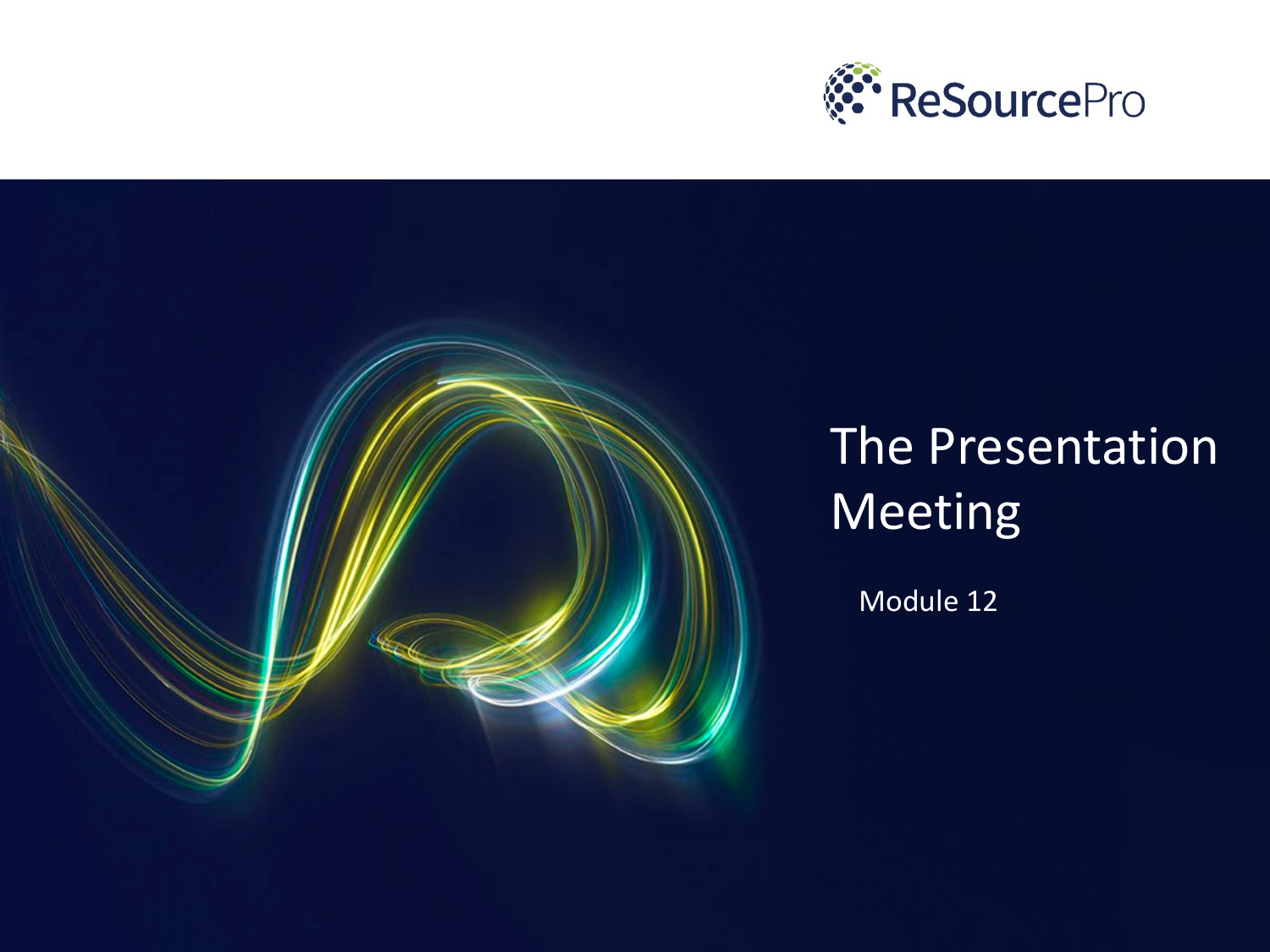# WHAT WE'LL COVER



#### Common Objections



The Purpose and Goals of the Presentation Meeting



Recapping the Journey



Conducting a Presentation Meeting

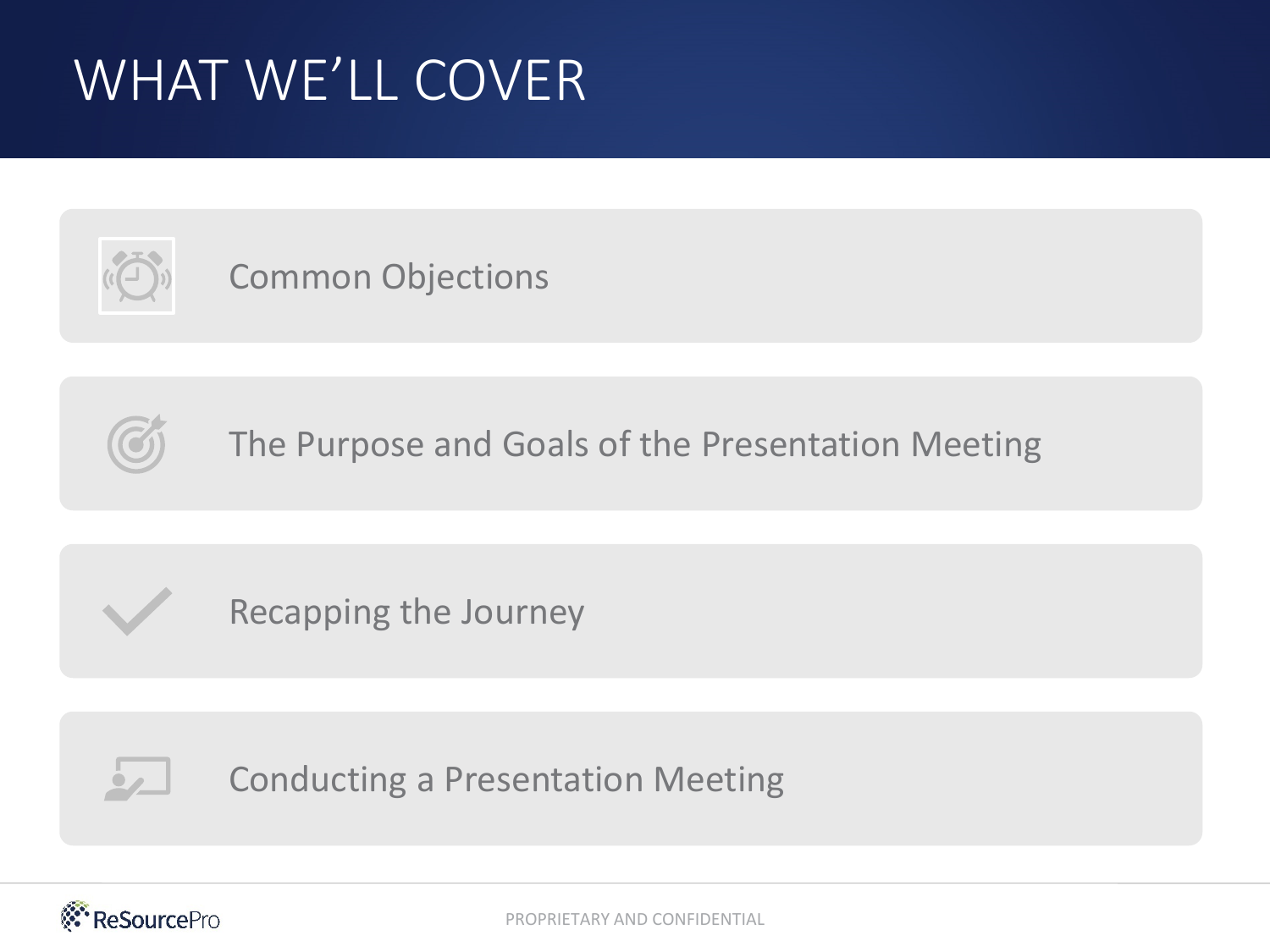#### **Why isn't my current broker currently doing this process for me?**

I can only speculate. But here is what we have seen:

- Incumbent brokers tend to have "cozy" relationships with their professional service providers, and don't want to disrupt them or the perks. (Sporting event tickets)
- As the incumbent agent, they may feel that there is no need to disrupt a process that appears to be working.
- They may simply not be aware of these strategies.

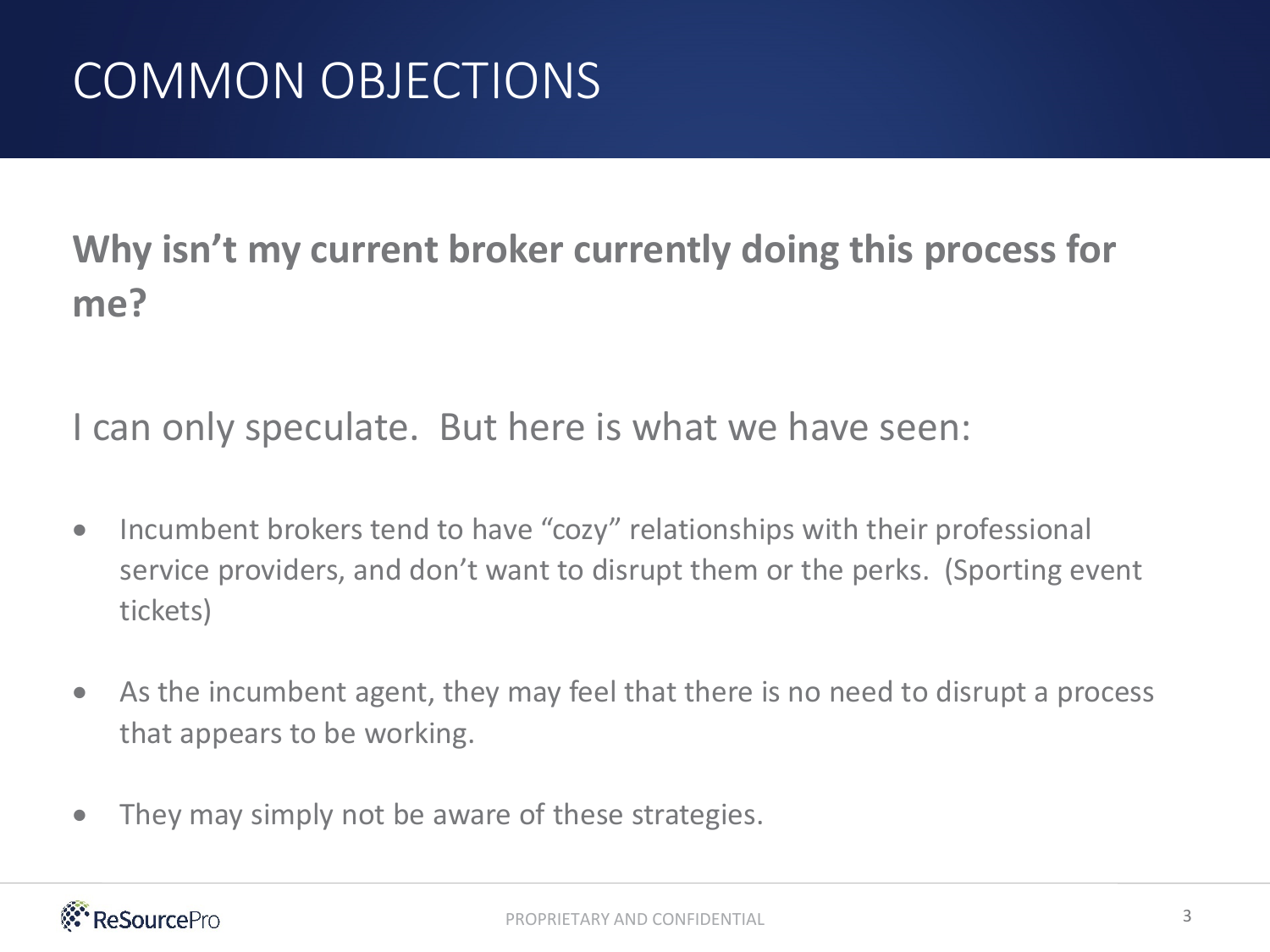**Does the process we go through with you make our internal people look bad.**

- Quite the contrary, it will empower your team to deliver quantifiable profits to the bottom line and reduce Fiduciary risks for the C-Suite.
- In addition, no one should be expected to be a master of everything on the injury management continuum.

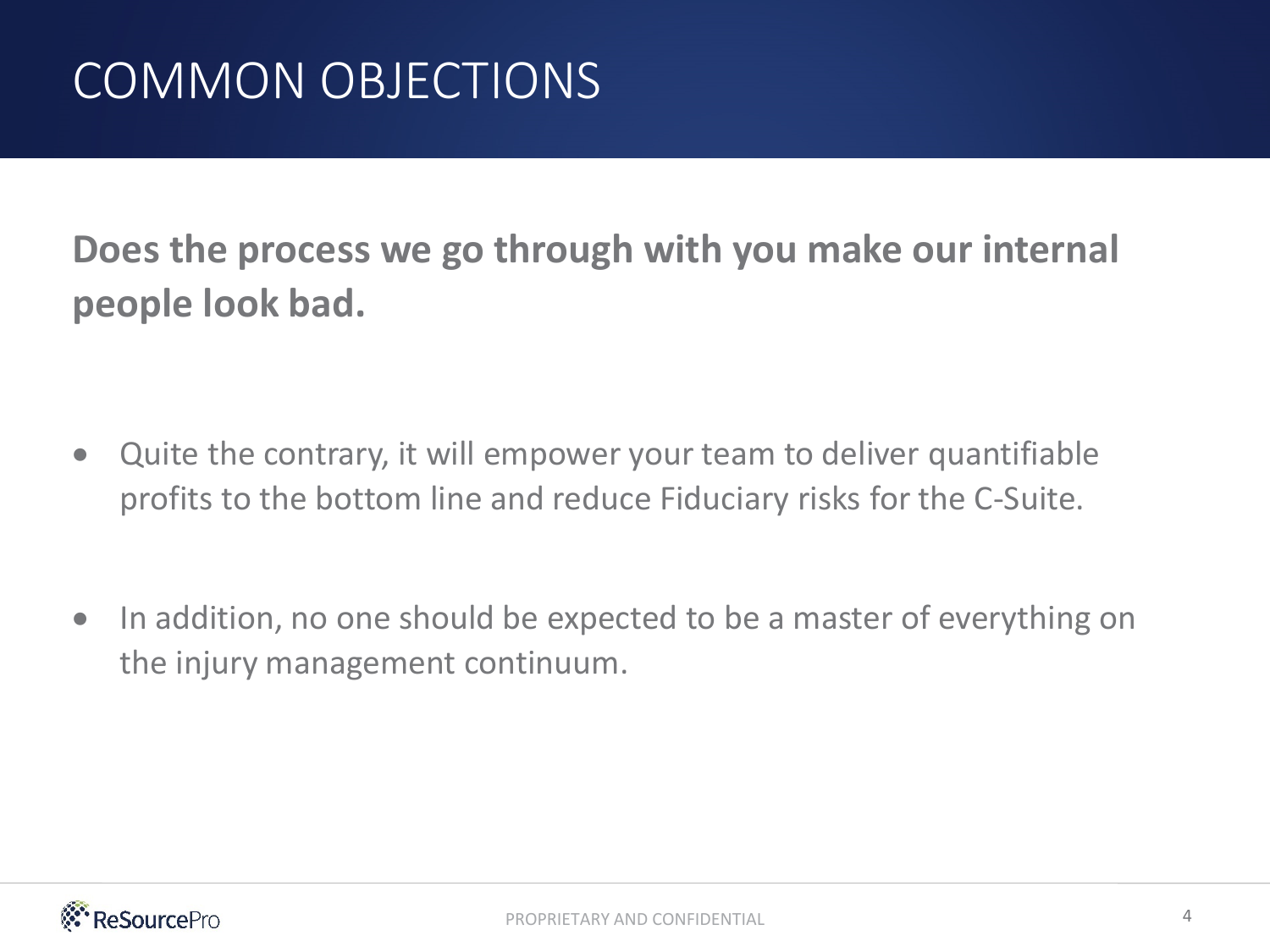#### **What does this new process do to our current TPA relationship?**

- Our preference is for you to maintain your current TPA relationship, even though alternative TPAs must be assessed.
- However, it is likely you will strengthen your TPA relationship.
- TPAs are not fond of the current system and process that lacks transparency and is frequently reduced to "fee spreadsheets." Your new process is much more open with a focus on making certain all the stakeholders are well served.

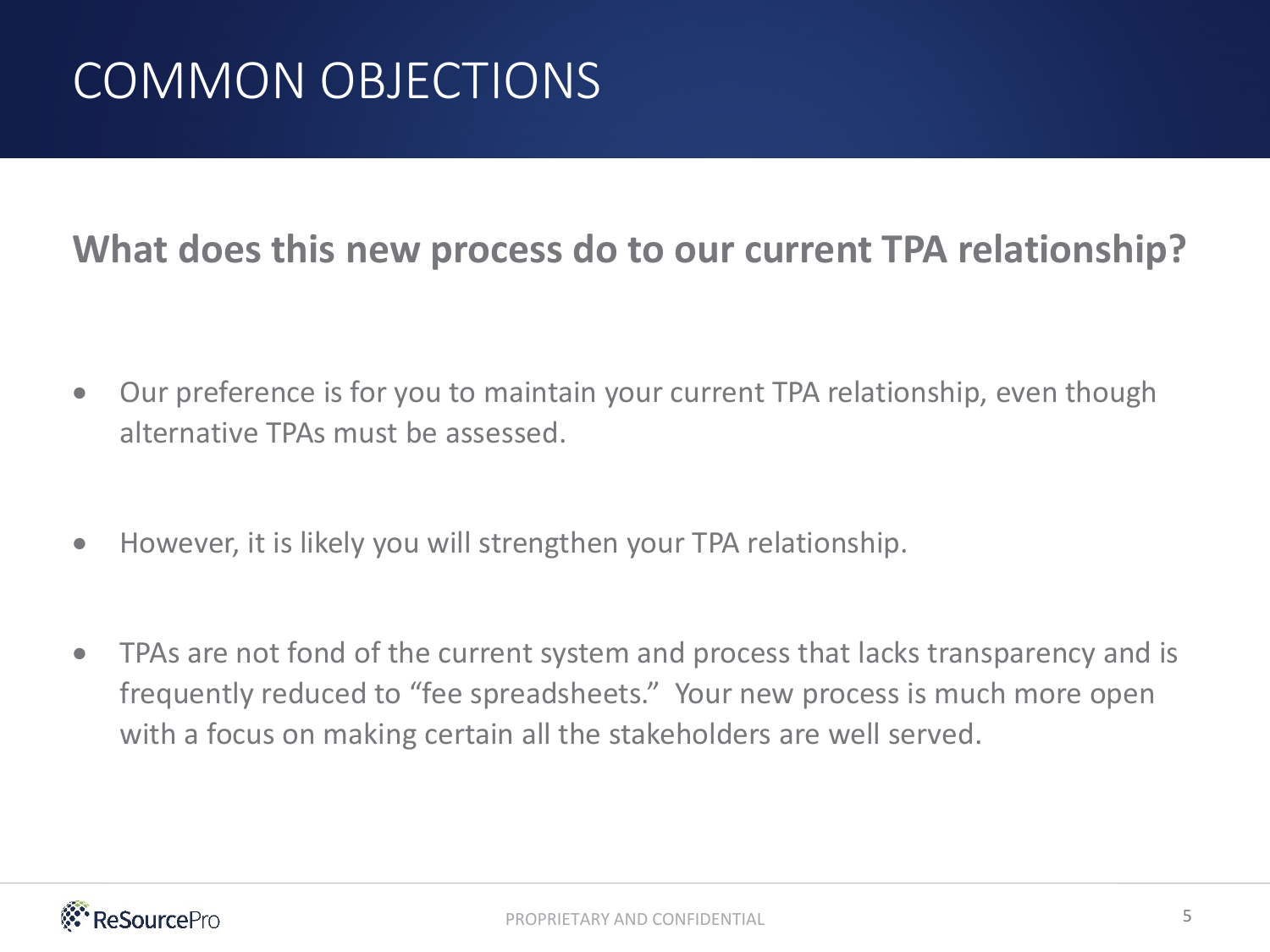#### **We know our current TPA makes money off us, but we expect them to make money.**

- Yes, we agree. Professional service providers are essential to your business, and they must be profitable to invest in their people and technology. However, do you agree that their revenue streams should be transparent to avoid waste and abuse?
- Plus, what if their fee structures create misaligned incentives and not only unnecessarily increase your costs, but the injured employee is adversely affected as a result?

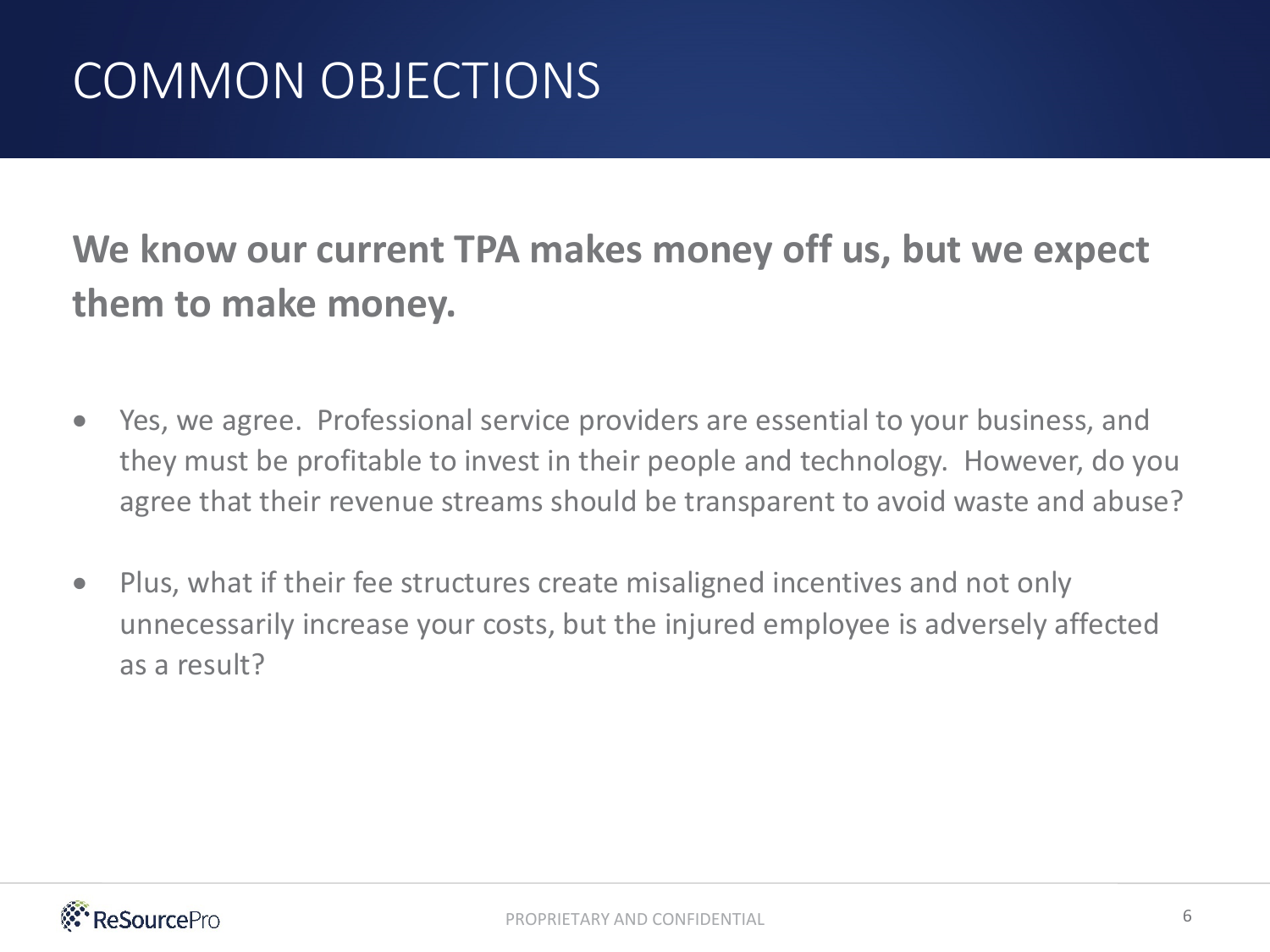#### **We do not believe there is something out there we don't know about.**

• Perhaps, you are correct. But have you ever considered who sponsors and funds the major conferences in this space? It's the TPAs and Managed Care Organizations … so, you won't find break-out presentations on the work that we do at RIMS or the National Work Comp Conference.

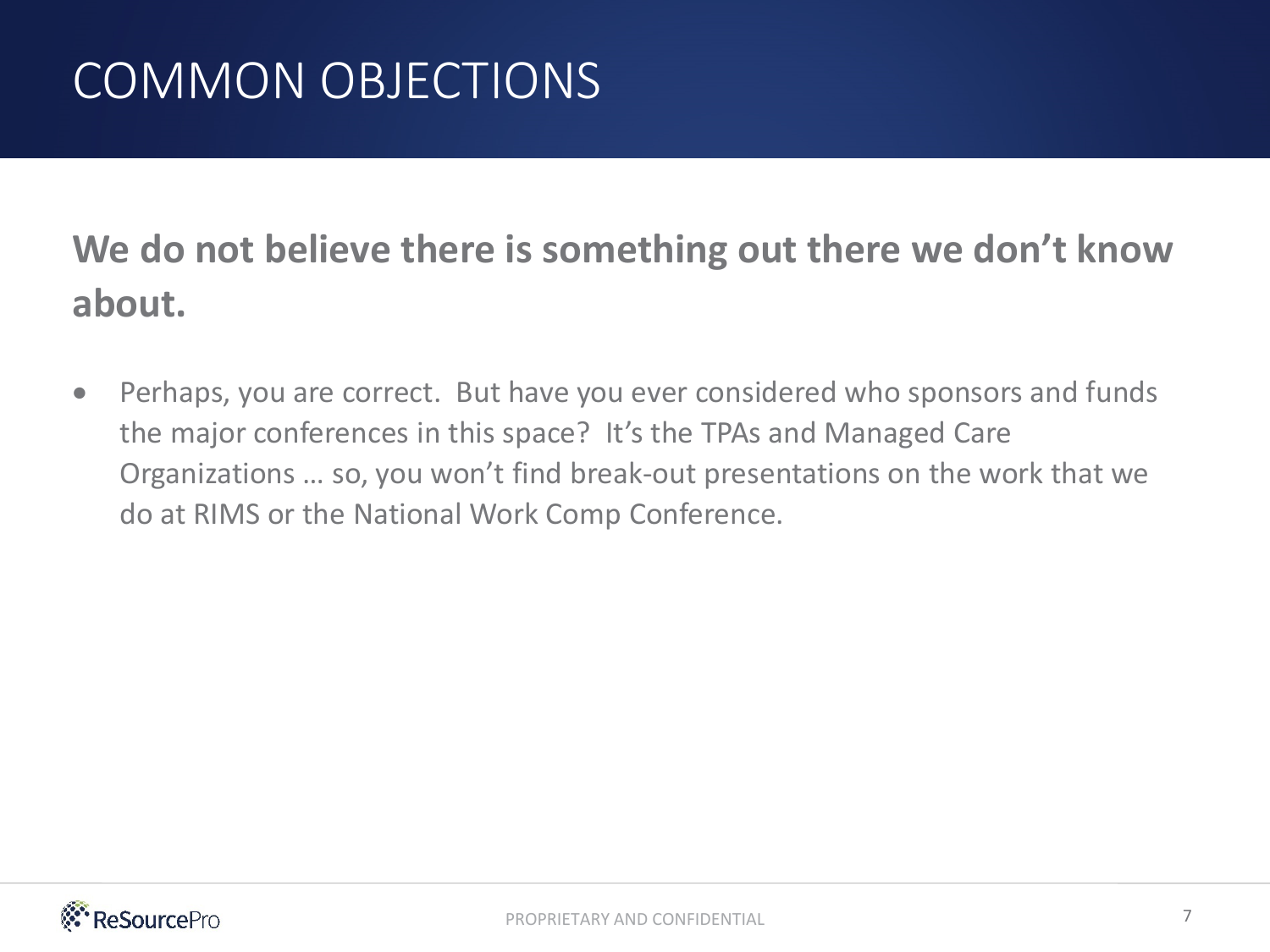# PRESENTATIONS MEETINGS ARE FOR AFFIRMING PRIOR AGREEMENTS NOTA PLACE FOR FURTHER DISCOVERY

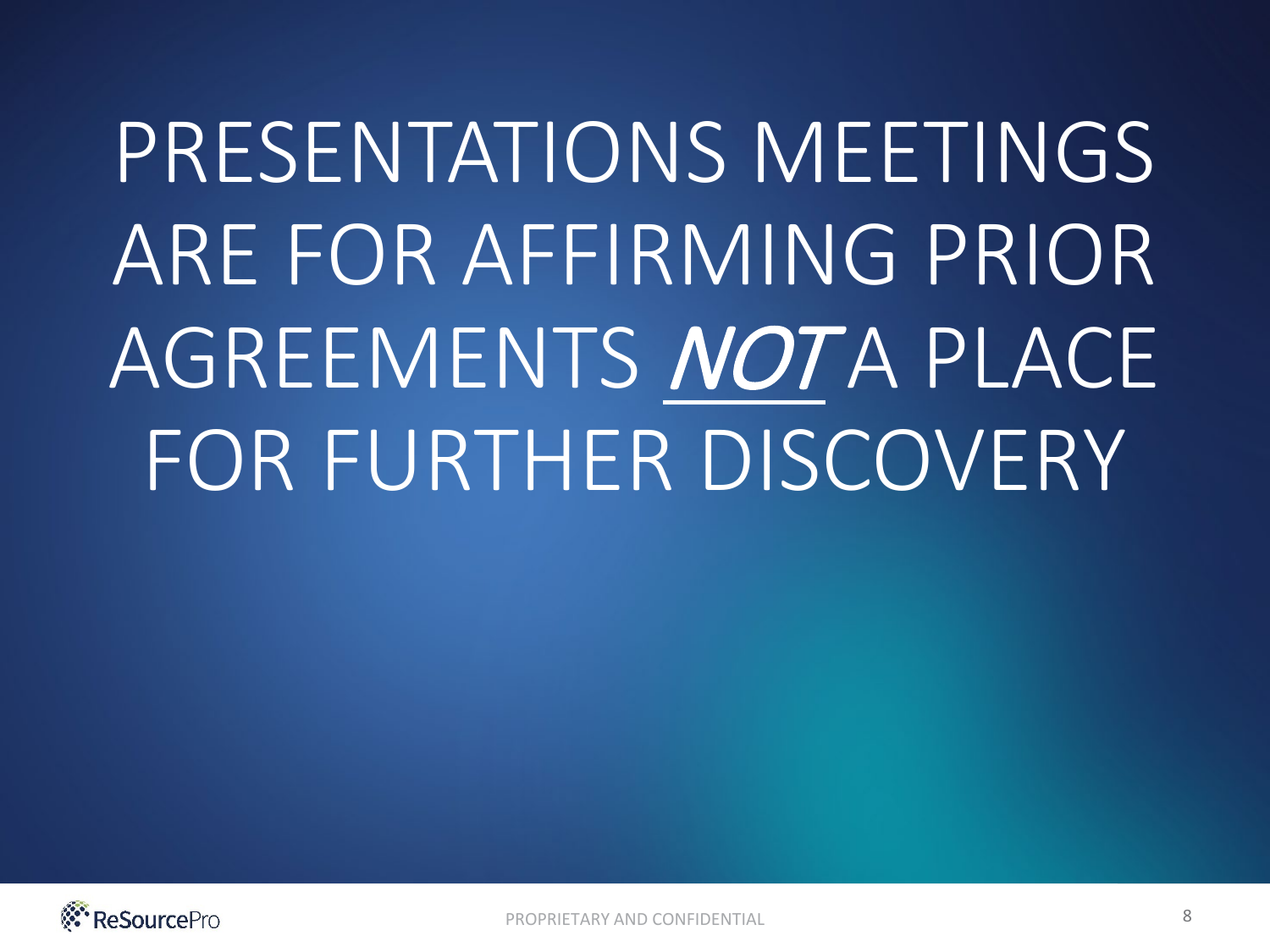## RECAP THE JOURNEY



Briefly walk through the highlights of each stage of the journey

"Before we share our presentation, let's recap where we've been, and what we've accomplished thus far…"

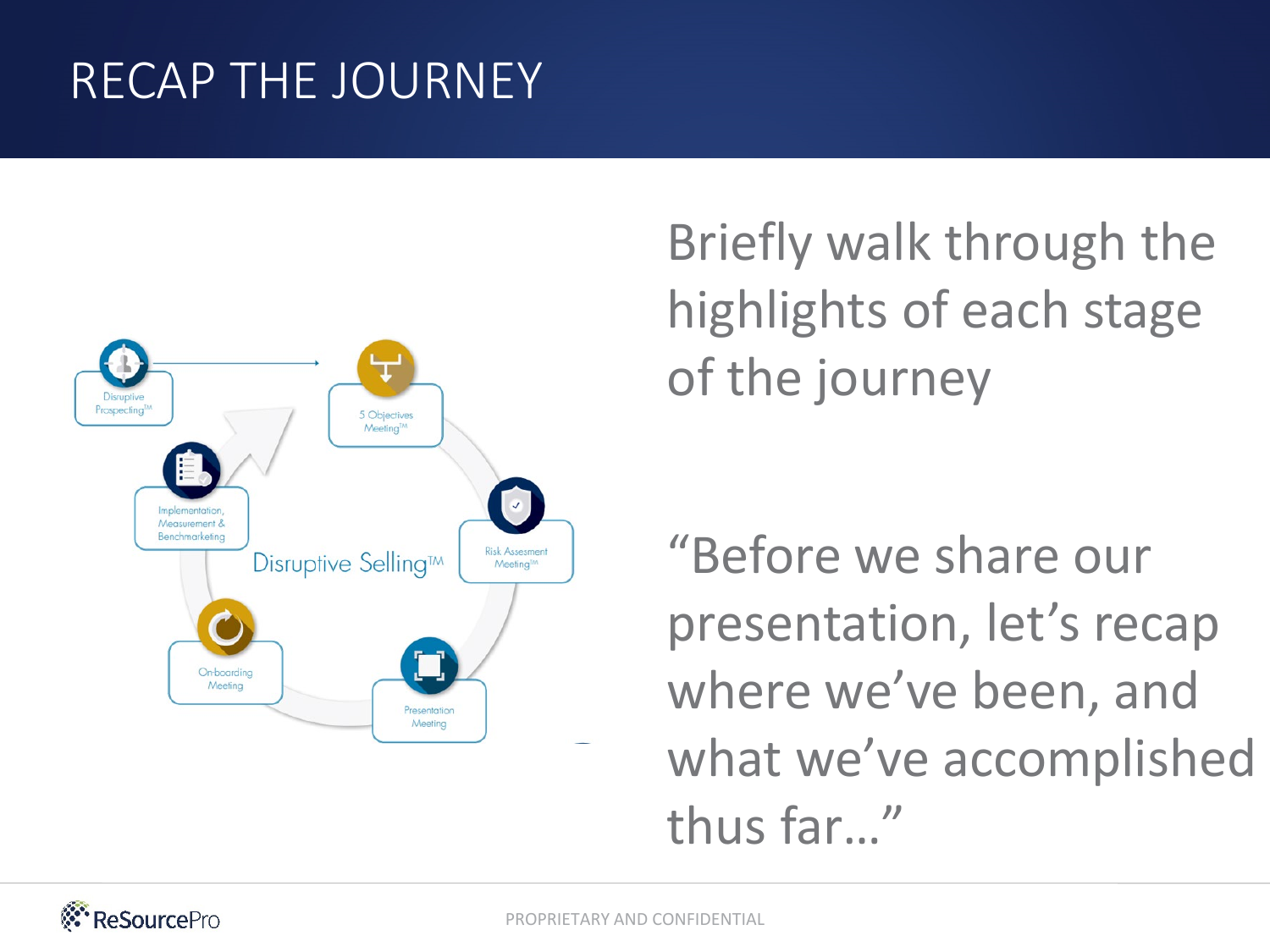#### RECAP THE JOURNEY



"The purpose of today's meeting is for us to share our recommendations for addressing the business risks and waste we discovered together."

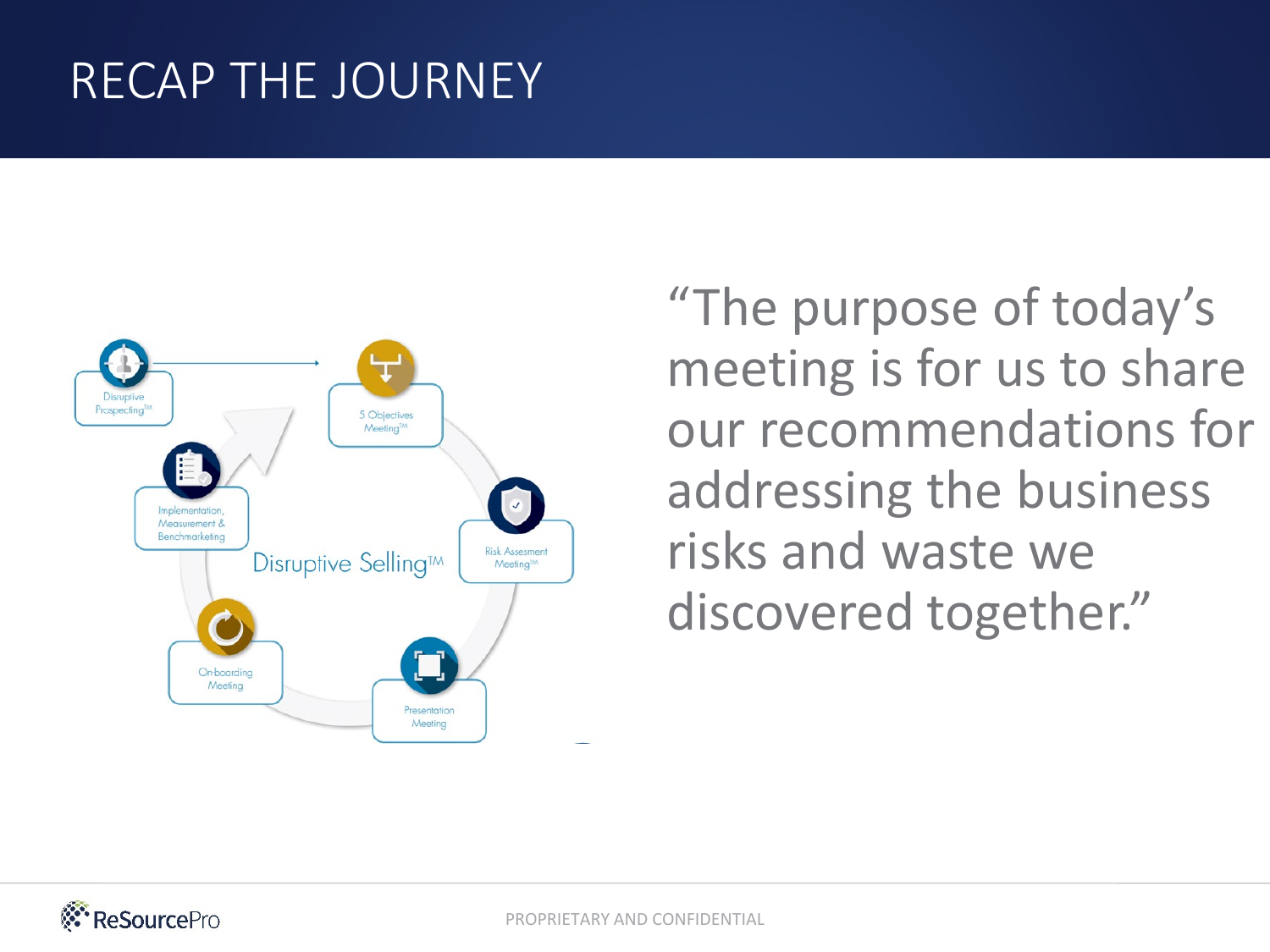#### THE CONDITIONAL AGREEMENT



#### "Let's assume ..."

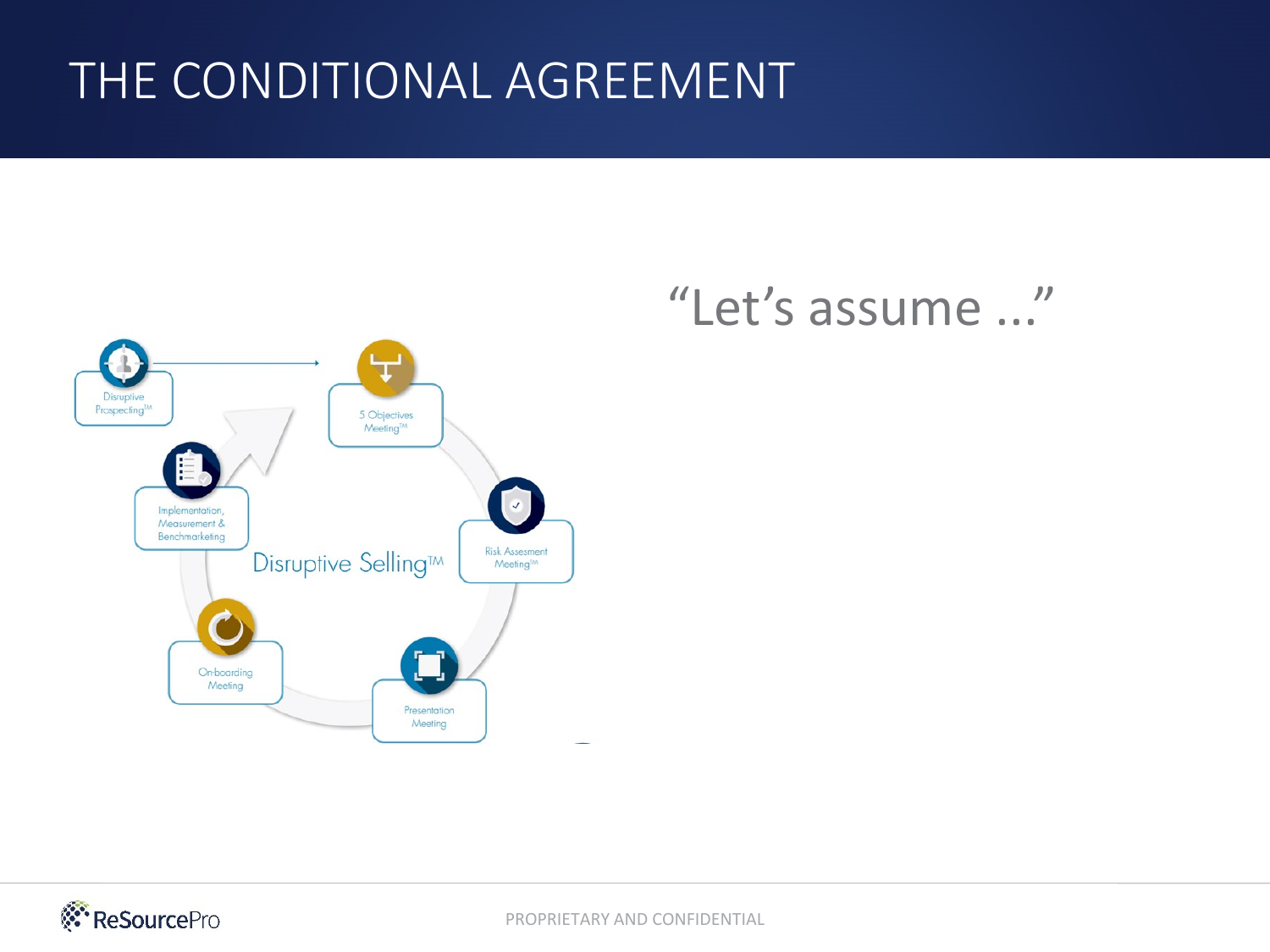#### HERE IS WHAT I HEARD …

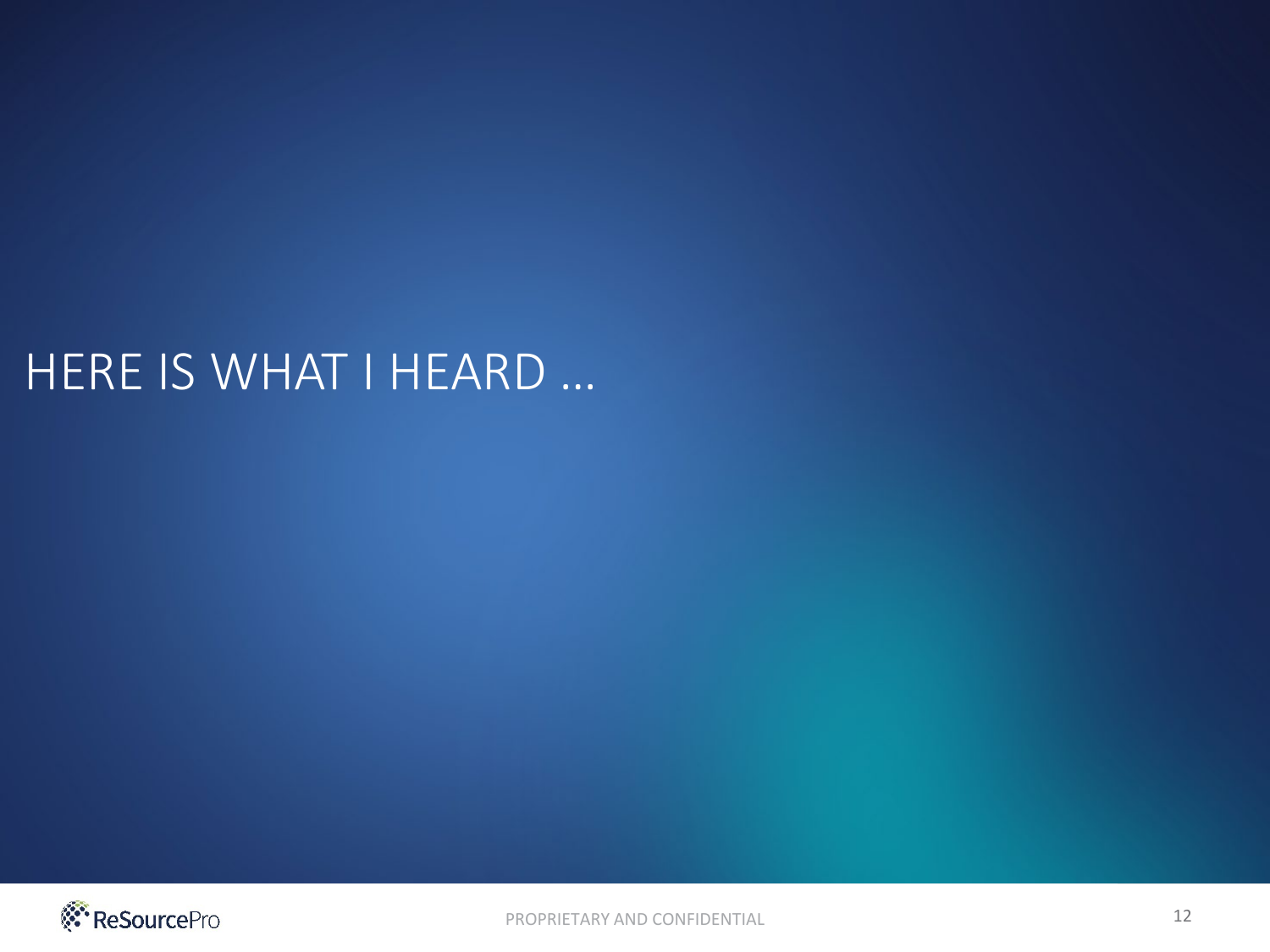

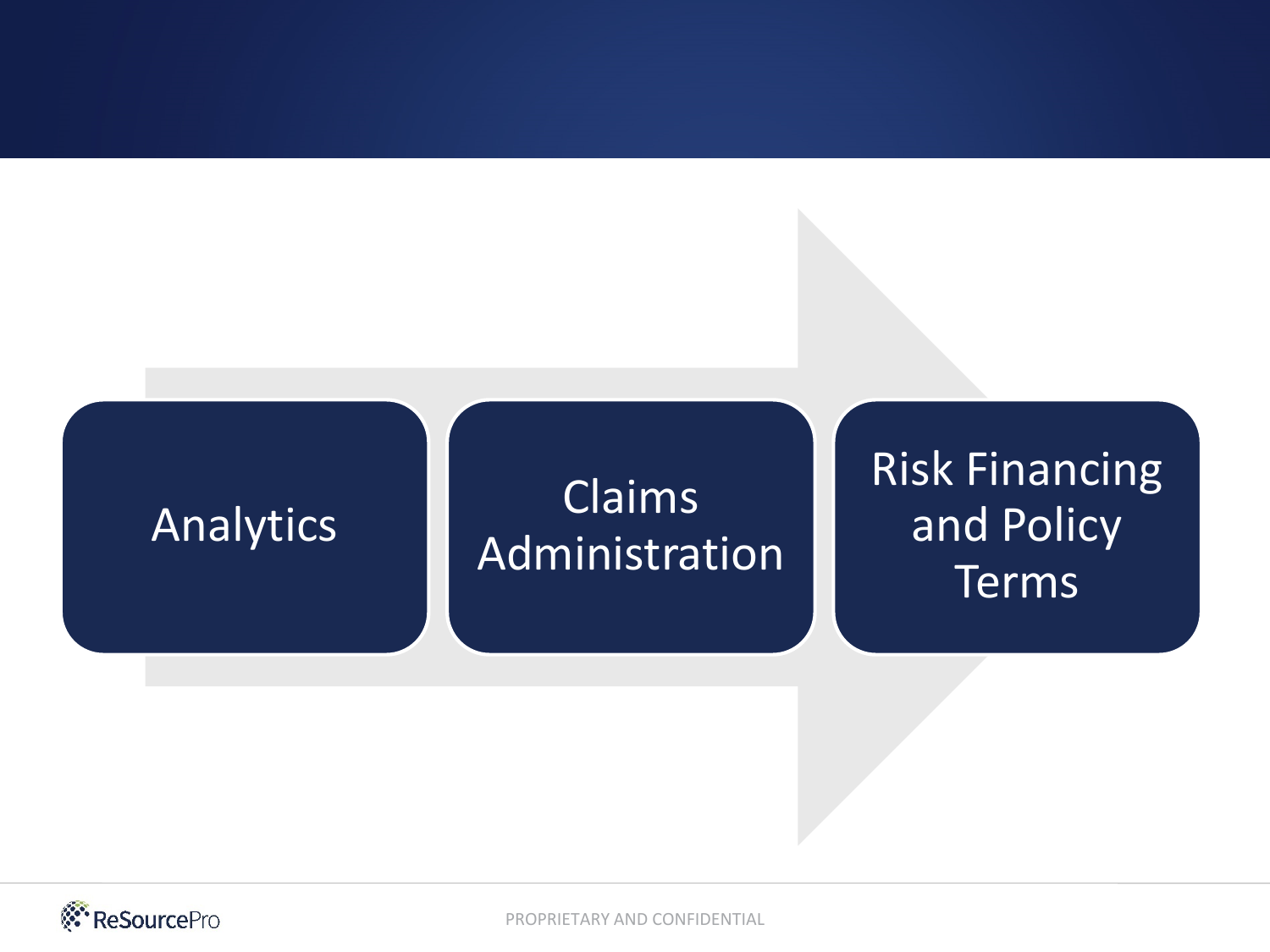# YOUR PROGRAM WILL ACHIEVE …



Actuarially sound loss projections



Analytically based loss financing recommendations



Analytically based loss retentions recommendations



Cash flow timing estimates



Analytically based collateral assessments

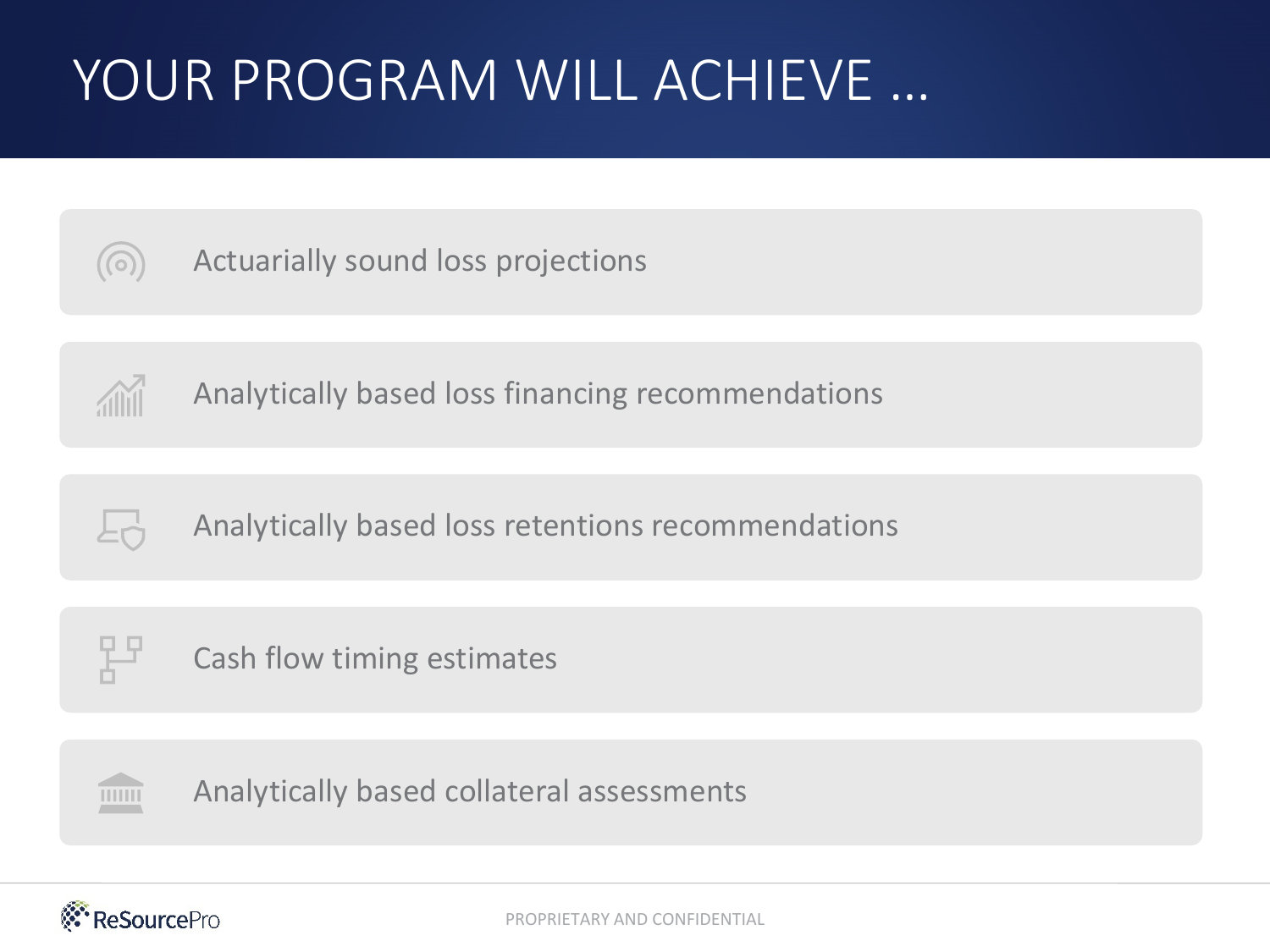| Assessment               | How confident are you that you are effectively<br>leveraging data analytics to support your risk<br>management and risk financing decisions? |                   |                 |
|--------------------------|----------------------------------------------------------------------------------------------------------------------------------------------|-------------------|-----------------|
| <b>Responsible Party</b> | <b>Action Steps</b>                                                                                                                          | <b>Start Date</b> | <b>End Date</b> |
|                          | <b>Conduct Actuarial Assessment</b>                                                                                                          |                   |                 |
|                          | Assess current loss prevention<br>and injury management<br>processes                                                                         |                   |                 |
|                          | <b>Assess Loss Projections</b>                                                                                                               |                   |                 |

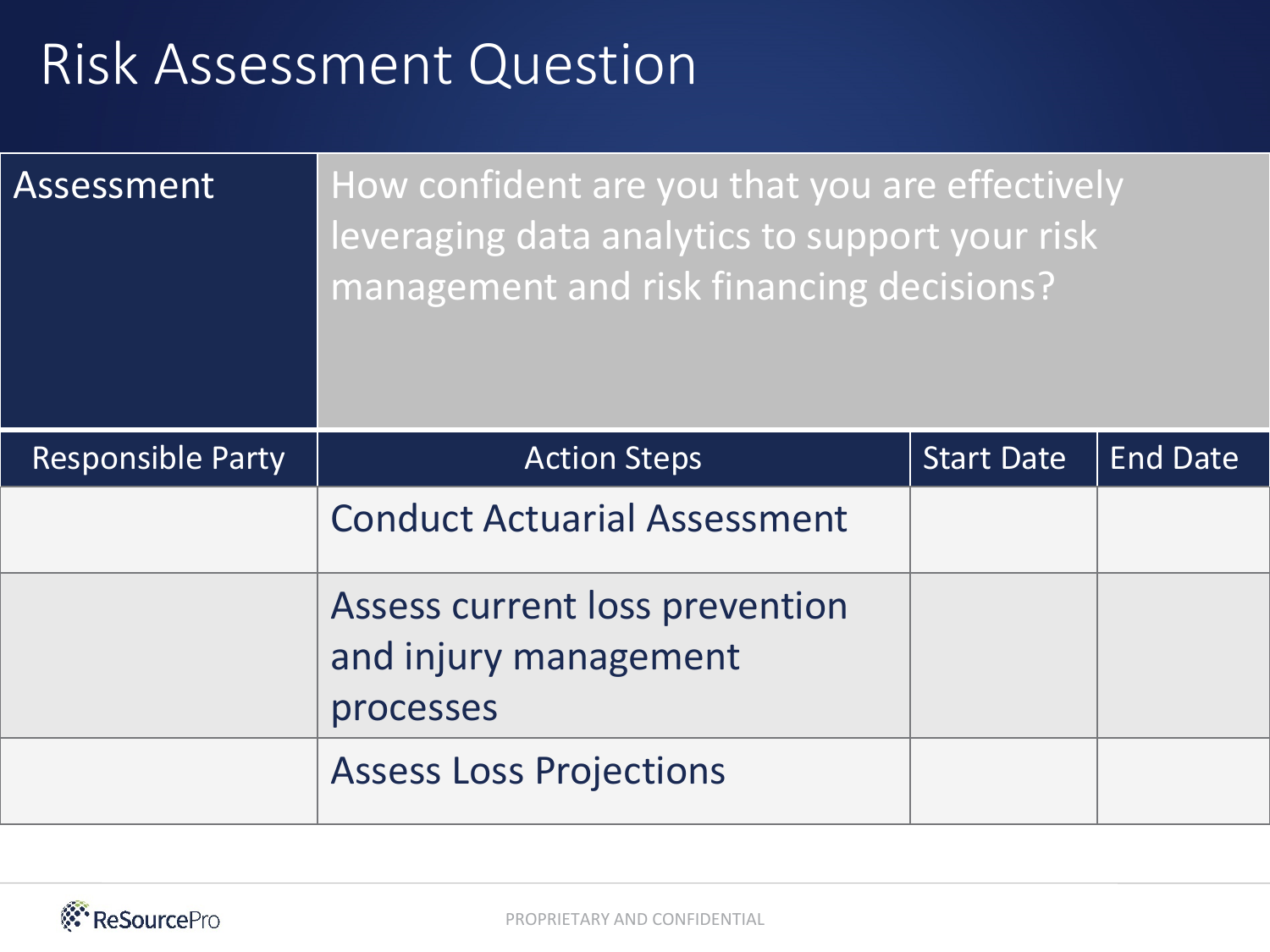| Assessment               | How confident are you that you have selected the<br>"best fit" Workers' Compensation risk financing plan? |                   |                 |
|--------------------------|-----------------------------------------------------------------------------------------------------------|-------------------|-----------------|
| <b>Responsible Party</b> | <b>Action Steps</b>                                                                                       | <b>Start Date</b> | <b>End Date</b> |
|                          | <b>Assess Alternative Rating Plans</b>                                                                    |                   |                 |
|                          | <b>Assess Risk Appetite</b>                                                                               |                   |                 |
|                          | If Appropriate, Negotiate<br><b>Guaranteed Cost Renewal</b><br>w/Analytics                                |                   |                 |
|                          | If Appropriate, Assess Retention<br>Limits for Loss Sensitive Plan,<br>Including an Aggregate Deductible  |                   |                 |
|                          | <b>Assess Collateral Requirements</b>                                                                     |                   |                 |

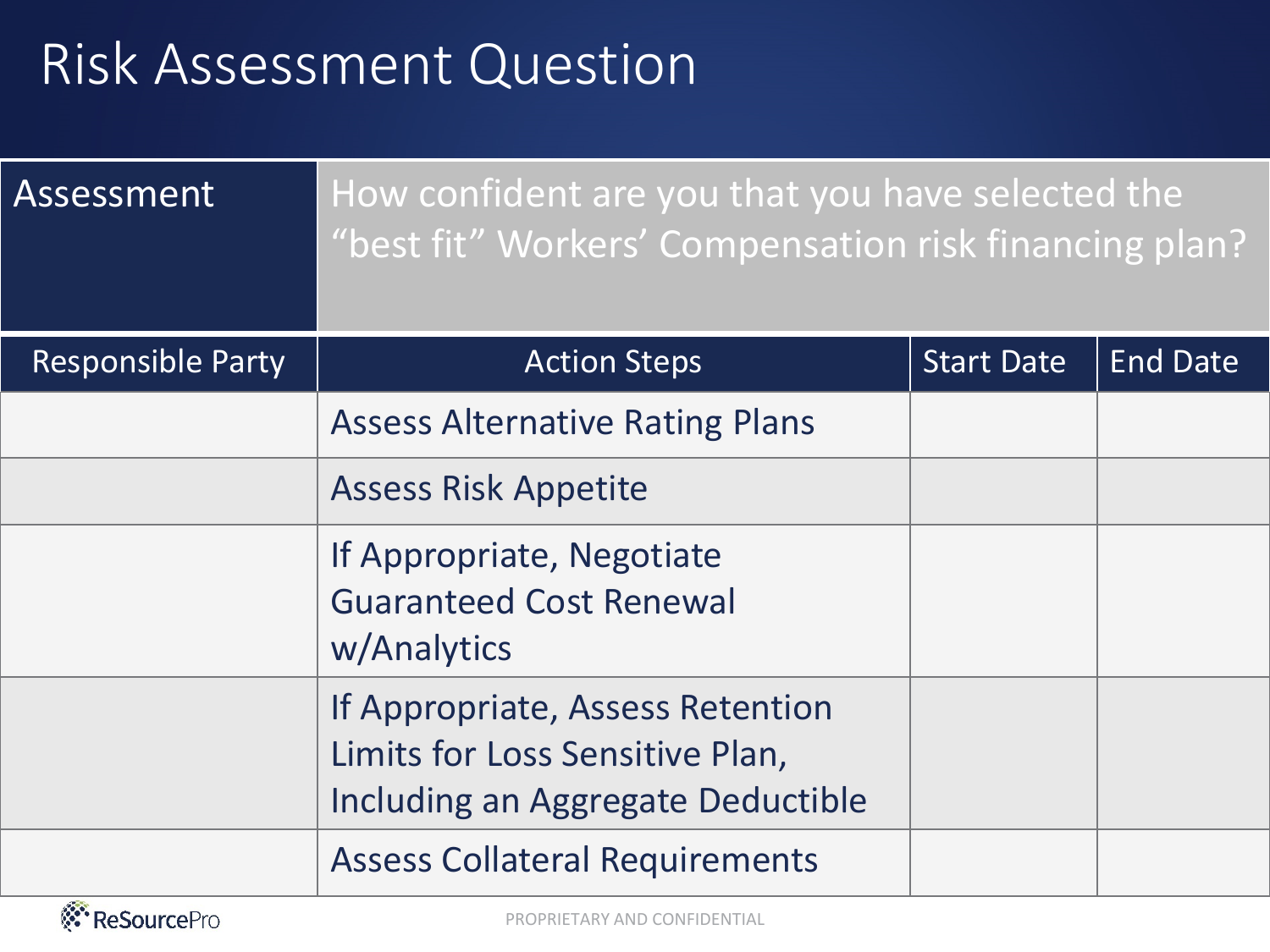| Assessment               | How confident are you that your claims<br>administration contracts and cost containment fee<br>structures are in alignment with your incentives and<br>improving outcomes? |                   |                 |
|--------------------------|----------------------------------------------------------------------------------------------------------------------------------------------------------------------------|-------------------|-----------------|
| <b>Responsible Party</b> | <b>Action Steps</b>                                                                                                                                                        | <b>Start Date</b> | <b>End Date</b> |
|                          | <b>Review Current Claims Administration</b><br>Contracts, Including "Downstream"<br>Contracts"                                                                             |                   |                 |
|                          | Eliminate % of Savings Fee<br>Arrangements                                                                                                                                 |                   |                 |
|                          | Eliminate Revenue Sharing" and<br>"Wholesale/Retail" Fee Arrangements                                                                                                      |                   |                 |
|                          | <b>Execute a "Total Transparency"</b><br>Agreement                                                                                                                         |                   |                 |
|                          | <b>Negotiate Quality of Care Agreements</b>                                                                                                                                |                   |                 |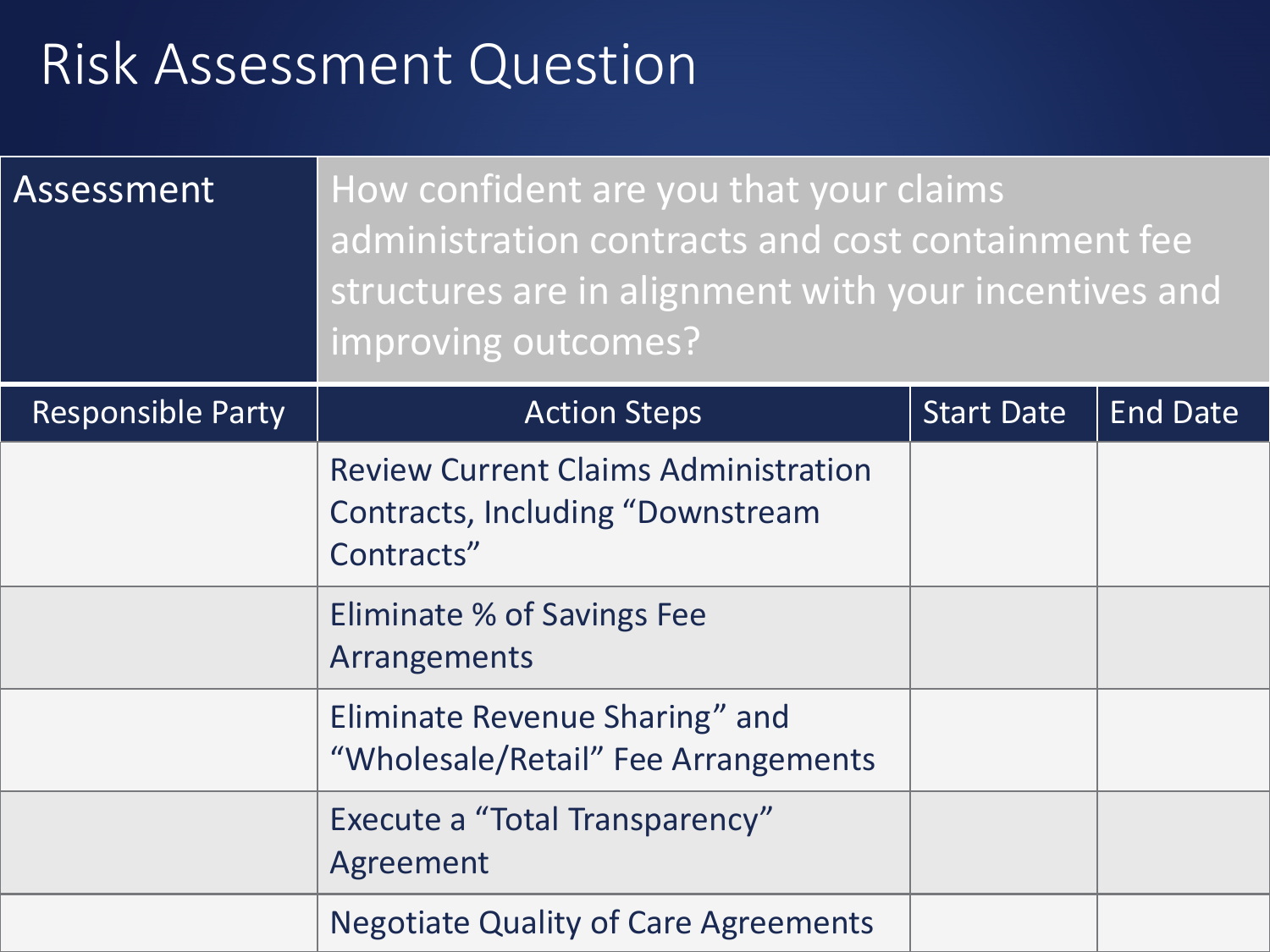| <b>Assessment</b>        | How confident are you that your collateral<br>requirements are not excessive and in alignment with<br>your contractual agreements?    |                   |                 |
|--------------------------|---------------------------------------------------------------------------------------------------------------------------------------|-------------------|-----------------|
| <b>Responsible Party</b> | <b>Action Steps</b>                                                                                                                   | <b>Start Date</b> | <b>End Date</b> |
|                          | <b>Negotiate Collateral</b><br>Requirements                                                                                           |                   |                 |
|                          | Communicate changes to key<br>stakeholders (Bank, Surety)                                                                             |                   |                 |
|                          | <b>Negotiate Contractual</b><br><b>Agreement to Establish Formula</b><br>or Process to Determine<br><b>Collateral in Future Years</b> |                   |                 |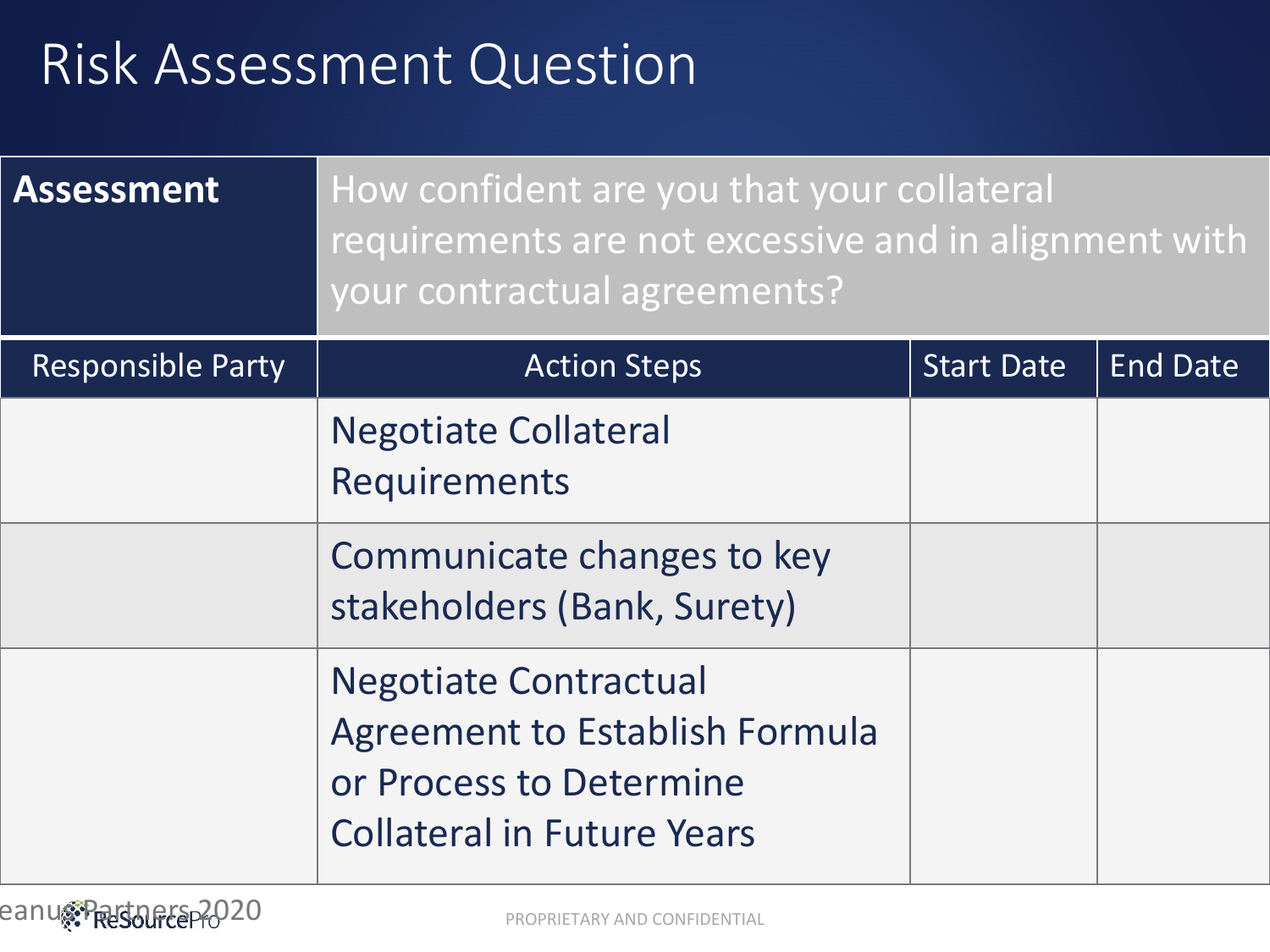# *EXPECT* YOUR PROSPECT TO GO BACK TO THEIR PREVIOUS WAYS OF THINKING